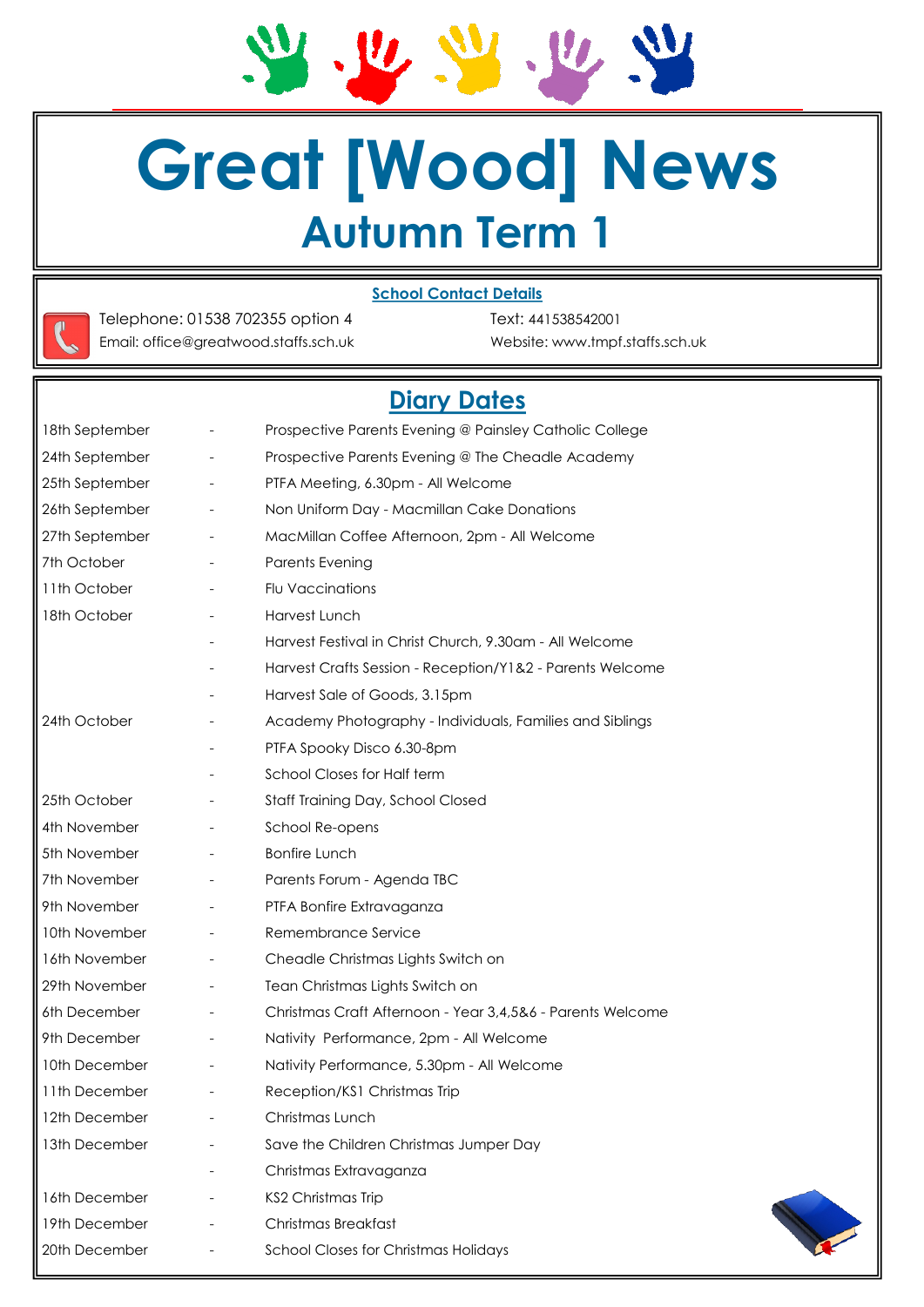

We are happy to welcome you all back to the new school year, and hope you all had a good summer break.

A very warm welcome to the children and families, who are joining us for the first time - welcome, Heidi, Jacob, Layton, Albert, Imogen, Bobby, Logan, Azura, Emma, Noah, Isabella, Poppy, Tilly, Casey, Connor, Mahia, Genevieve and Leela in Reception. Also, to Kamara, Isabela and Josie joining our school family. We look forward to getting to know you all during our exciting Autumn Term.

Mrs Butt, from The Cheadle Academy, will continue teaching our children Modern Foreign Languages, on a Wednesday, across the school. Our children will be enjoying French and learning to speak to each other in a foreign language.

Mr Chapman will continue to deliver our music lessons, each Friday, where our children will experience using a variety of musical instruments and be fine tuning their voices during singing time. Mr Chapman will also be leading our K2M music, with our Year 3 and 4 class.

#### **Information/Reminders**

 Please ensure that your child's name is on their uniform and PE kit.



- **All** dinner money for the week ahead should be sent in on a Monday morning, in a **purse or envelope** clearly marked with your child's name, so that we can ensure that we send you the correct change. £2.30 per day, £11.50 per week. (Applies to year 3-6 only)
- Please help us to keep our children safe, by parking considerately when dropping off or collecting children. A reminder that the school car park is for staff and visitors to school only.
- The school office is closed on Thursday afternoons. Urgent messages may be left on the answerphone.
- If your child is ill, please ensure that you contact school to inform us as soon as possible on the first morning of the illness. Thank you.

Many thanks for your help and support with all of the above.

# **Break Sales**

Our wonderful Lesley and Jan in the kitchen provide break sales for children in years 1-6 each morning. Prices are as follows: Toast 20p Milkshake 60p



Oatcake 60p

Please can we take this opportunity to remind all parents and carers to park considerately on Vicarage Road at the beginning and end of the school day. Please, please help us to keep our children safe by parking considerately and **NOT** on the zig zags; when dropping off or collecting children. Also can we remind you that the staff car park is for staff and visitors' vehicles only, unless prior arrangements have been agreed with the school office. Thank you.

# **Year 5/6 Swimming**

Years 5 and 6 will start swimming on **Tuesday** 10th September 2019. The children will leave for their lesson on **Tuesday** afternoons at 1.00pm, so pupils will need to have their swimming kit with them. Swimming caps are available to buy from the school office, at a cost of £2. Please note girls will need to wear a one piece costume and boys are not allowed to wear baggy shorts.

# **Inset Day for staff (schools closed):** Friday 25th October

**The Moorlands Primary Federation – Term Dates 2019/20**

**Inset Day for staff (schools closed):** Monday 2<sup>nd</sup> September

Half Term: Friday 25<sup>th</sup> October to Friday 1st November

**Term ends: Friday 20th December Christmas Holiday:** Monday 23rd December – Friday 3rd January

**Term starts for pupils:** Tuesday 3rd September

#### **Spring Term 2020**

**Autumn Term 2019**

**Inset Day for staff (schools closed):** Monday 6th January **Term starts for pupils:** Tuesday 7<sup>th</sup> January **Half Term:** Monday 17th February – Friday 21st February **Term ends:** Thursday 2ndApril **Inset Day for staff (schools closed):** Friday 3rd April **Easter Holiday:** Friday 3rd April – Friday 17th April

#### **Summer Term 2020**

**Term starts for pupils: Monday 20th April May Day:** Friday 8th May **Half Term:** Monday 25<sup>th</sup> May – Friday 29<sup>th</sup> May **Term ends: Friday 17th July Inset Day for staff (schools closed):** Monday 20<sup>th</sup> July

**Summer Holiday:** Monday 20<sup>th</sup> July – Monday 31st August



# **Sickness**

May we remind you that as advised by the Health Protection Agency, all children must be kept away from school for 48 hours, after their last episode of  $\bullet$ sickness, or diarrhoea.

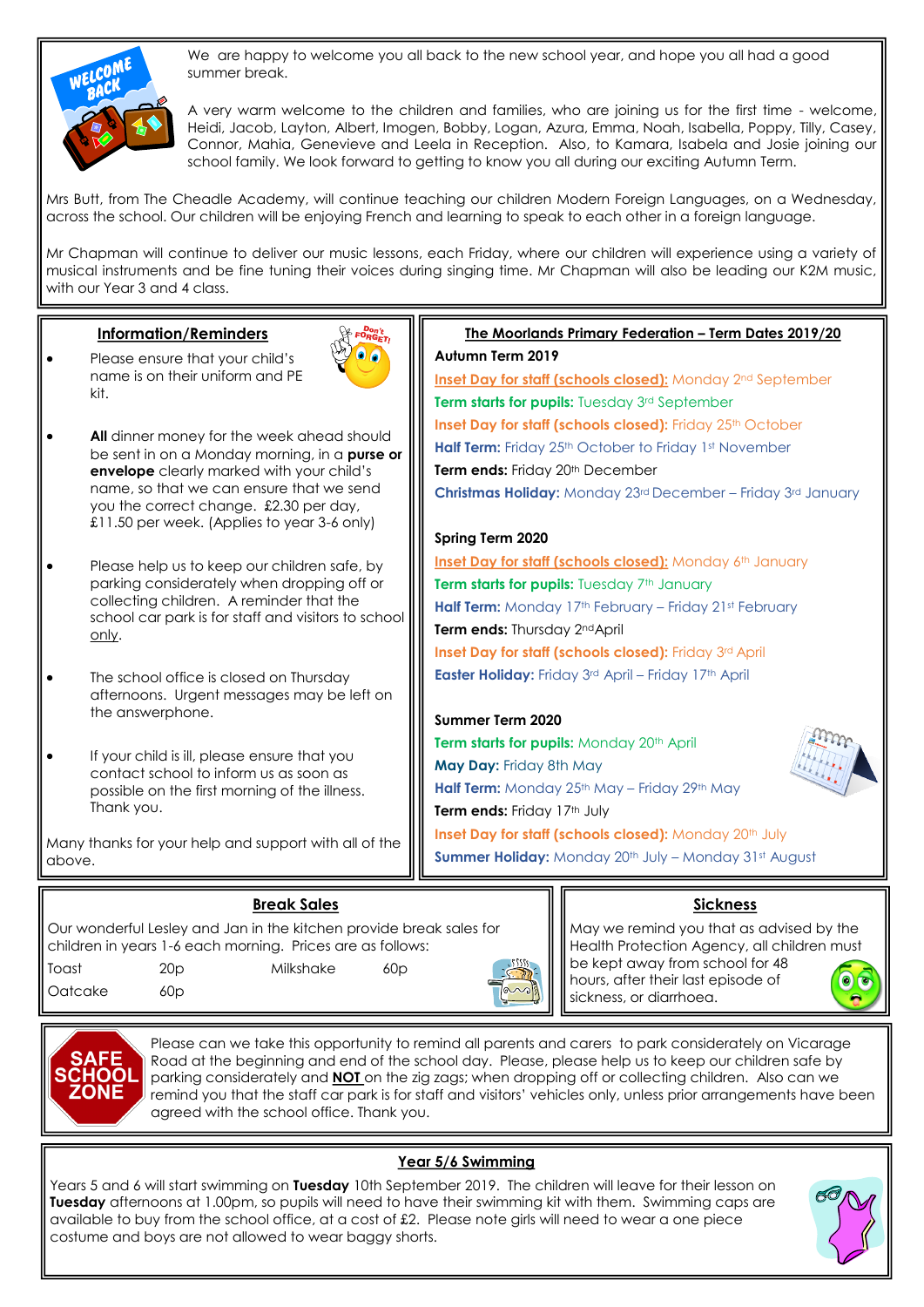#### **Starting School in September?**

Do you have, or know anyone who has, a child who is due to start school next September? Parents of these children are warmly invited to come and have a look round school and see what we have to offer.

Please contact the school office for more details.



#### **Choir**

Our fantastic Mrs Roberts will, once again, be running our Great Wood choir this year. Rehearsals will take place during Monday lunchtimes. Children who are interested in joining, who have not already joined, can get an application letter from the Mrs Roberts.

Should your child join, choir badges are available from Mrs Roberts at a cost of £1 each.

# **School Text Number**

Thank you to all who continue to use our text messaging service. This is checked regularly during the day for any messages, please note the school text number is **441538542001.**

However, if your message is urgent, or

close to the end of the school day please contact the school office on 01538 702355 option 4, thank you.



#### **Year 6 Transition to High School**

Please be aware that the closing date for Year 6 parents to apply for a high school place, for their child, is **31st October 2019.** Please ensure that you have made your application before this date. Applications can be made using the online application service, which is available at www.staffordshire.gov.uk/education/admissions and by following the links to 'Apply online'.

If any parent requires help with the application process, please contact the school office, who will be happy to help.





#### **New School Captains**

**We are delighted to announce our new school captains;**

- Blue Captain Alyssa Burgoyne and Vice-Captain Jacob Doig
- Yellow Captain Sophie Peach and Vice-Captain Sydney Brindley
- Green Captain Freya Swinson and Vice-Captain Harry Foxall
- Red Captain Jessica Rushton and Vice-Captain Molly Cooper

Huge congratulations to you all - we are very proud of you and hope you enjoy representing the school.

#### **Ice Cream Friday**

Our fabulous PTFA are once again offering ice cream Fridays!

There will be a selection of ice creams and ice lollies available to purchase after school on Fridays, priced at 50p each.



Thank you for your  $\bullet$ co-operation.

As we commence a new school year we wish to remind your **not** to book holidays in school time. We cannot authorise these absences and you may **Important Notice** be fined by Staffordshire

Local Authority.

# **ASM Sport Afterschool Clubs**

ASM Sports will be running an after school sports clubs on Mondays, Wednesdays and Thursdays, from Monday 9th September. The club will be straight after school until 4.30pm each day, until the end of this half term, when a new list of clubs will be available.

The club is for both key stages and costs £3.00 per session, per child.



If you would like your child to attend the ASM Sports club, please complete their booking form and return it to the school office as soon as possible, as there are limited spaces available. Places will be allocated on a first come first served basis.

# **Fabulous Summer Camp Out!**

We would like to extend a huge thankyou to everyone, who took part in our amazing camp out again this year. Despite the weather being somewhat unpredictable , everyone enjoyed a fun-filled weekend. As usual our amazing PTFA put on a fantastic event and due to a lot of the food and sundries being donated by local businesses, we managed to exceed all

previous totals raising an outstanding £563.27! It is events like this that enable us to give our Great Wood children all the extras that the PTFA provide, such as coaches for our school trips (keeping the cost down for our Great Wood families), play ground resources, extra books for our new library and lots more. So to all those who organised, shopped, cooked, supervised, ran games, cleaned up, turned up and generally took part THANK YOU, you are all amazing!



Keep an eye out in the end of season sales, for your camping bargains for next year !